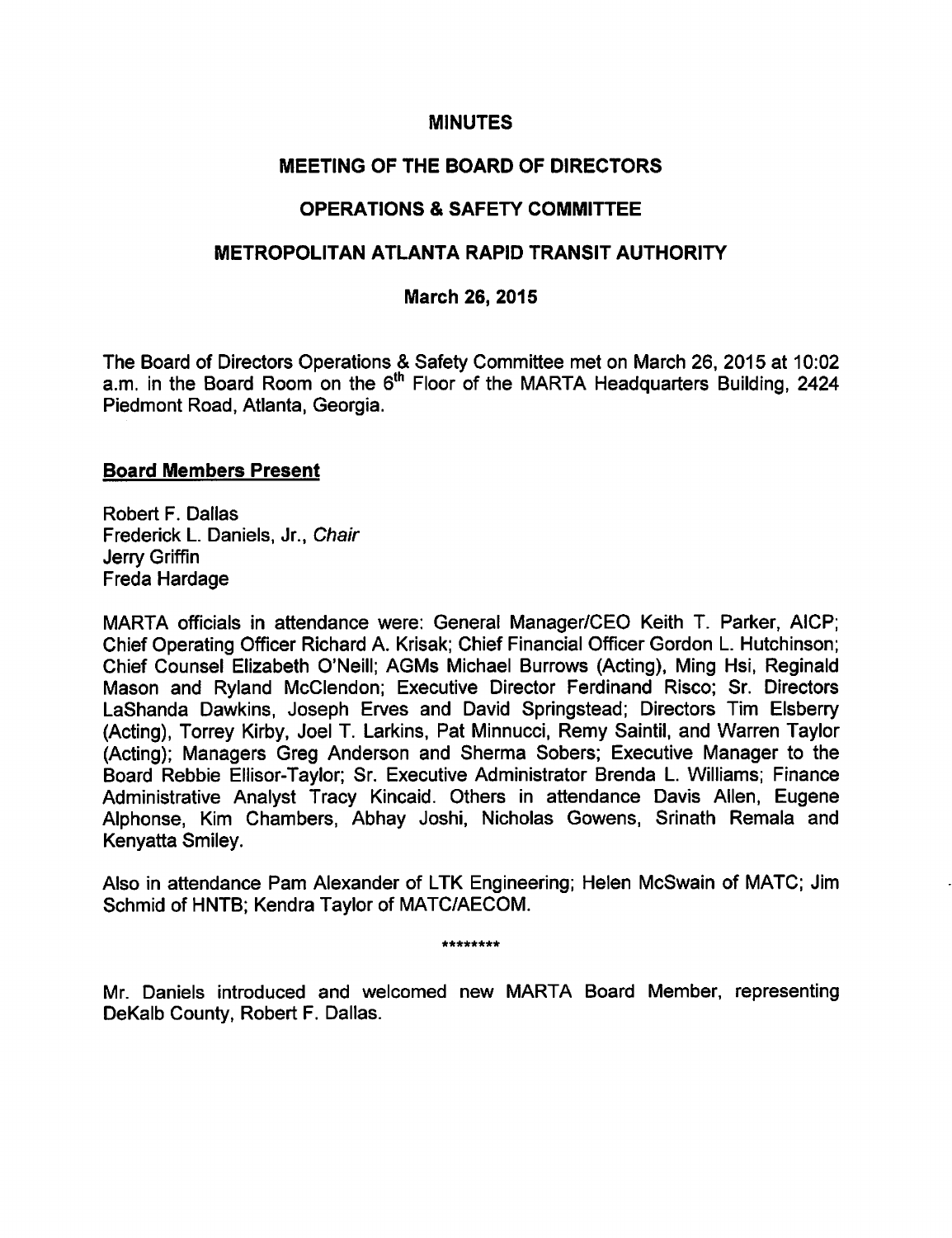# Consent Agenda

a) Approval of the January 29, 2015 Operations & Safety Committee Meeting **Minutes** 

On motion by Mrs. Hardage seconded by Mr. Griffin, the Consent Agenda was approved by a vote of  $3$  to 0, with 4 members present.

Mr. Dallas abstained.

#### Individual Agenda

#### Resolution Authorizing the Rejection of All Bids Received for the Procurement of Pest Control Services for Buses. Rail Cars and Mobility Vans. CP B32927

Mr. Saintil presented this resolution for Board of Directors' approval authorizing the General Manager/CEO or his delegate to reject all bids received for the Procurement of Pest Control Services for Buses, Rail Cars and Mobility Vans.

Mr. Parker said the Authority required transit experience; subsequently, the amount of proposals received was not competitive. MARTA intends to loosen that particular requirement in order to broaden the opportunity for bids.

Mr. Daniels asked when does the current contract expire.

Mr. Saintil said the current contract expires in one year.

On motion by Mrs. Hardage seconded by Mr. Griffin, the resolution was unanimously approved by a vote of 4 to 0, with 4 members present.

#### Resolution Authorizing an Increase in the Contractual Authorization for the Fire Protection System Upgrade Project. Contract No. P13872

Mr. Minnucci presented this resolution for Board of Directors' approval authorizing an increase in contract value of \$3,072,716 and a 5% contract contingency of \$2,136,781. This increase will provide for changes and additions to the Fire Protection System Upgrade Project, Contract No. P13872.

Mr. Daniels asked how would the additional \$2M be used.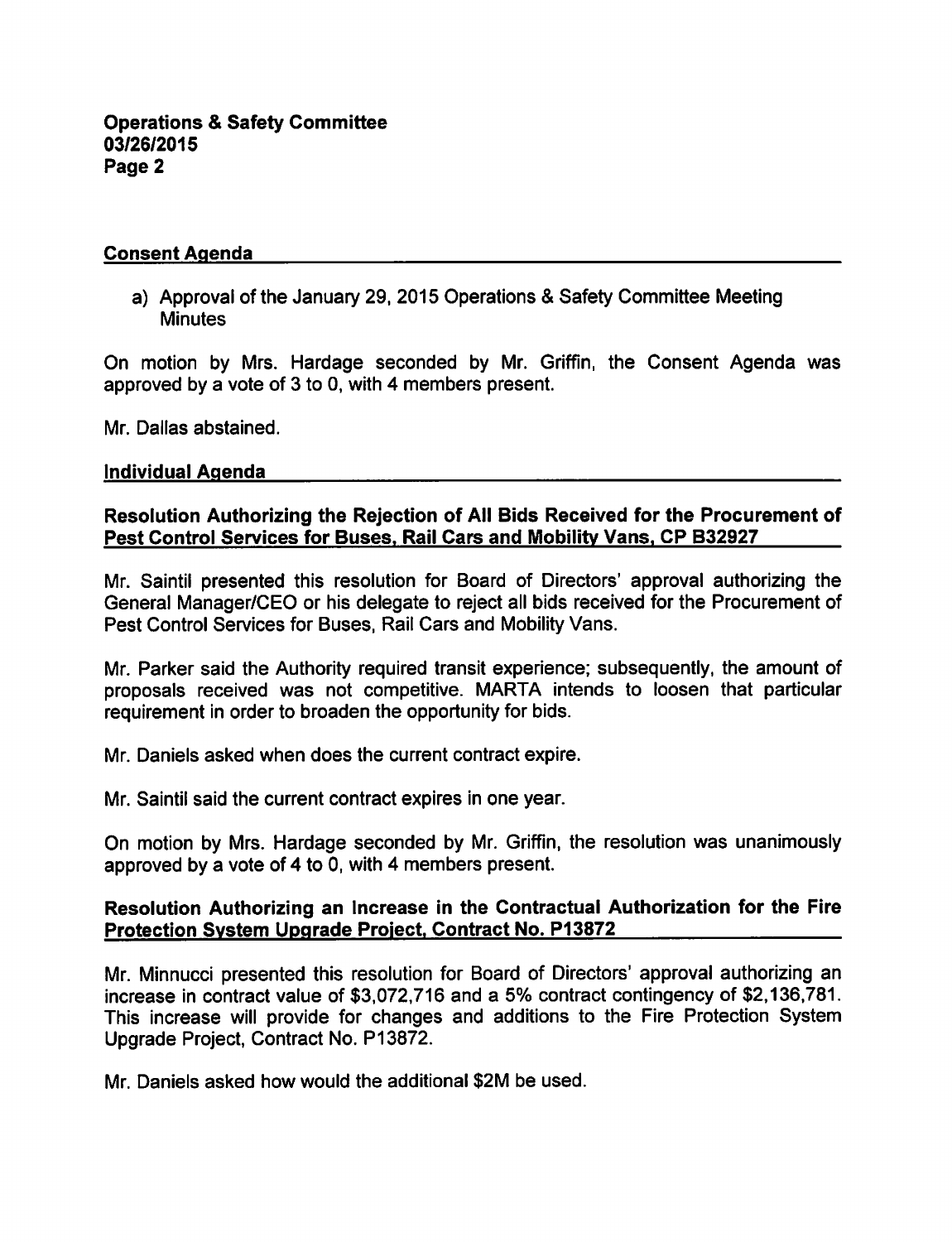Mr. Minnucci said during project implementation unforeseen conditions such as excessive water intrusion issues and deteriorated infrastructure were encountered.

Mr. Daniels asked when will the project be complete.

Mr. Minnucci said all the work will be completed by the end of 2016.

Mr. Dallas asked how does staff determine that facility needs more money for completion.

Mr. Minnucci said it is a two-step process  $-$  a design-build approach. The price comes after the design.

Mr. Krisak said unit cost is determined at the contract award; however, quantities will vary dependent upon the design.

On motion by Mr. Griffin seconded by Mrs. Hardage, the resolution was unanimously approved by a vote of 4 to 0, with 4 members present.

# Resolution Authorizing Award of a Contract for Procurement of CQ311/CQ312 Truck Modification Services. CP B33292

Mr. Taylor presented this resolution for Board of Directors' approval authorizing the General Manager/CEO or his delegate to enter into a contract with TTA Systems, LLC for the procurement of CQ311/CQ312 Truck Modification Services in the amount of  $$7.902.021$ ; which includes the bid proposal amount of  $$7.055.376$  plus a 12% contingency amount of \$846,645.

Mr. Griffin asked about the procurement process.

Mrs. O'Neill said Advance Notice to Bidders was sent out to five prospective bidders for the procurement; Notice of Invitation for Bids was advertised in the AJC, the Georgia Procurement Registry and the Georgia Local Government Access Marketplace, and posted on MARTA's website. Seven firms retrieved the solicitation online from MARTA's website. At the bid opening only one bid, from TTA Systems, was received.

Mr. Krisak said typically vendors do not want to fix what is seen as someone else's problem.

Mr. Parker added that the price is lower than MARTA anticipated.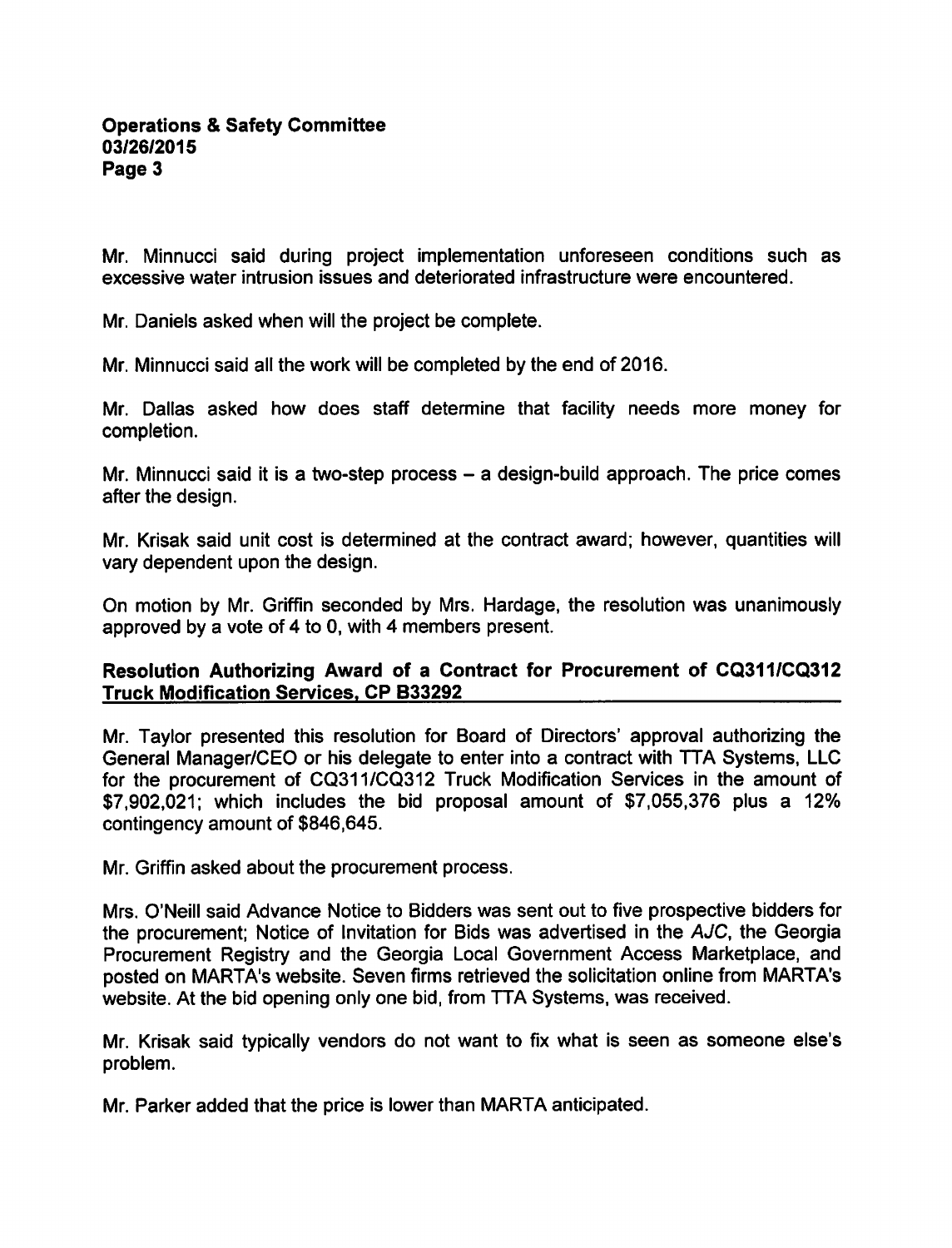On motion by Mrs. Hardage seconded by Mr. Griffin, the resolution was unanimously approved by a vote of 4 to 0, with 4 members present.

## Resolution Authorizing Award of a Contract for the Procurement of North Avenue Station Low Voltage Switchgear Replacement, CP B28938

Mr. Elsberry presented this resolution for Board of Directors' approval authorizing the General Manager/CEO or his delegate to award a contract to Excel Electrical

Technologies, Inc. for the procurement of North Avenue Station Low Voltage Switchgear Replacement.

On motion by Mrs. Hardage seconded by Mr. Griffin, the resolution was unanimously approved by a vote of 4 to 0, with 4 members present.

# Briefing - FY15 Bus and Mobility Collision Data

Mr. Mason briefed the Committee on the Bus and Mobility Collision Data from October through December 2014.

- From October to December there was an 11.5% decrease in the Bus Collision Rate
- Operators with 0-5 years of experience are contributing to 44% of total collisions
- 47% of Bus collisions are due to collisions with sideswipes
- 20% of Bus collisions are due to fixed object collisions
- From October to December, there was a 21% decrease in the Mobility Collison Rate
- Mobility Operators with 0-5 years of experience are contributing to 63% of total collisions
- 33% of Mobility collisions are due to the Operators colliding with fixed objects
- Corrective Actions Moving Forward
	- Continue to focus on reducing Preventable Accidents
	- Continue performing Route Hazard Analysis
	- Continue implementing Operator Retraining
	- Continue to conduct Safety Ride Checks
	- Continue use of Mirror Stations at Laredo Garage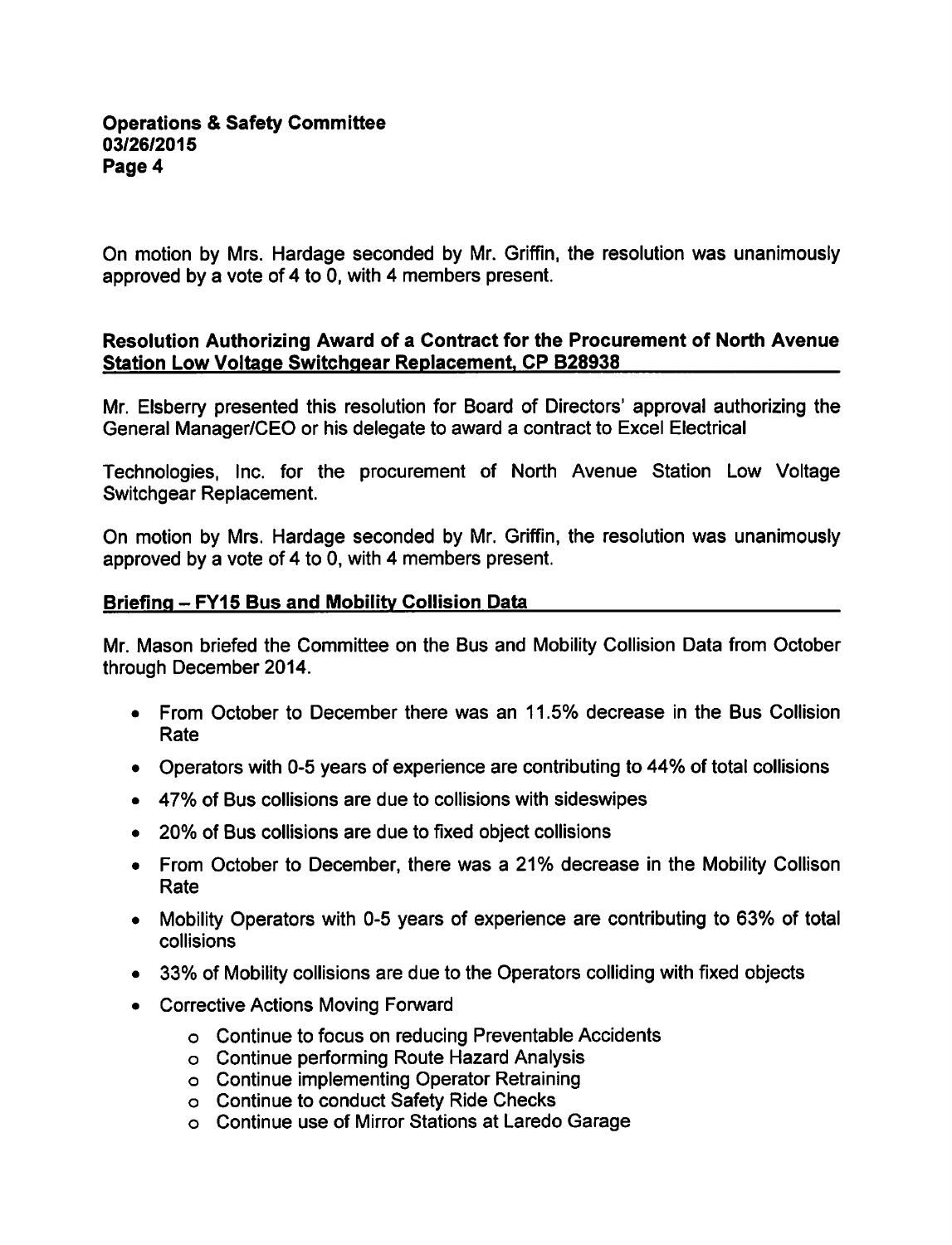Mr. Daniels asked if the Authority is using the on-board cameras for accident investigation.

Mr. Mason said yes; videos are pulled and reviewed by Safety Officers to determine the cause of the accident. Additionally, the videos are used in future training.

Mr. Dallas asked who determines whether an accident is non-preventable or preventable.

Mr. Mason said the facility's Safety Officer.

Mr. Daniels asked what is the most common type of non-preventable accident.

Mr. Mason said sideswipes – these are mainly due to one lane and narrow streets.

Mr. Daniels asked what is MARTA doing to prevent repetitive accidents.

Mr. Mason said staff is working with the Capital Program to purchase a bus simulator to be used in operator training in the future.

Mr. Krisak said MARTA has a task force that is looking at bus simulators now; they will soon begin examining some rail simulators.

Mr. Mason said the task force recently returned from Jacksonville where they demoed a bus simulator. He added that the group came back with very positive reviews.

Mrs. Hardage asked if MARTA has a mentoring program that teams seasoned drivers with new ones.

Mr. Krisak said MARTA has done that on the rail side and it is looking to transfer that program to bus.

Mr. Mason said the Office of Safety & Quality Assurance is also working with Strategic Training to establish a formal line instruction.

#### Other Matters

No other matters came before the Committee.